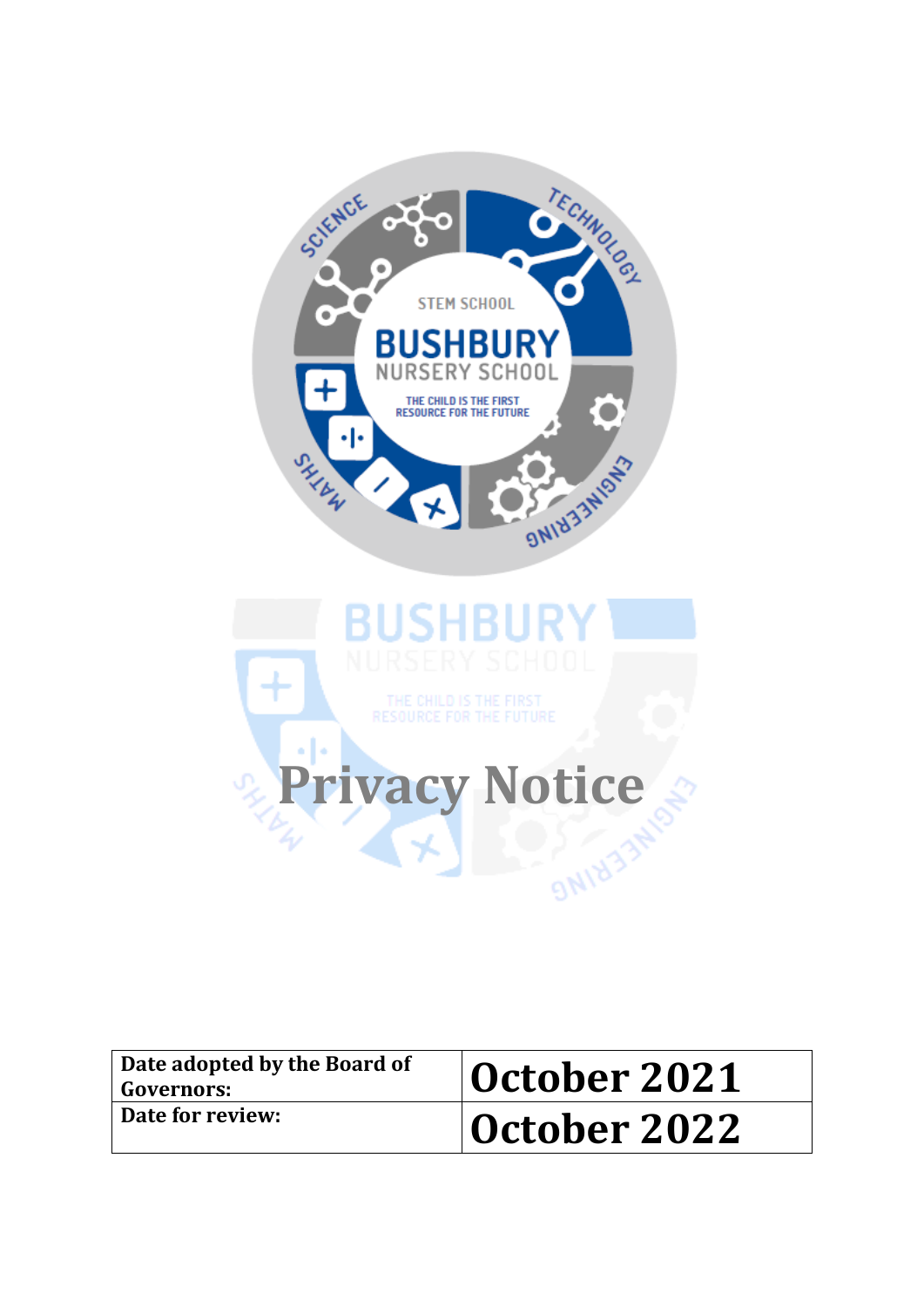# **Contents: Privacy notice for parents/carers …… page 2 Privacy notice for pupils ……………… page 7**

٠|۰

SHINK H

**Privacy notice for staff ………………... page 12**

۰

**ONINER TRIPOR**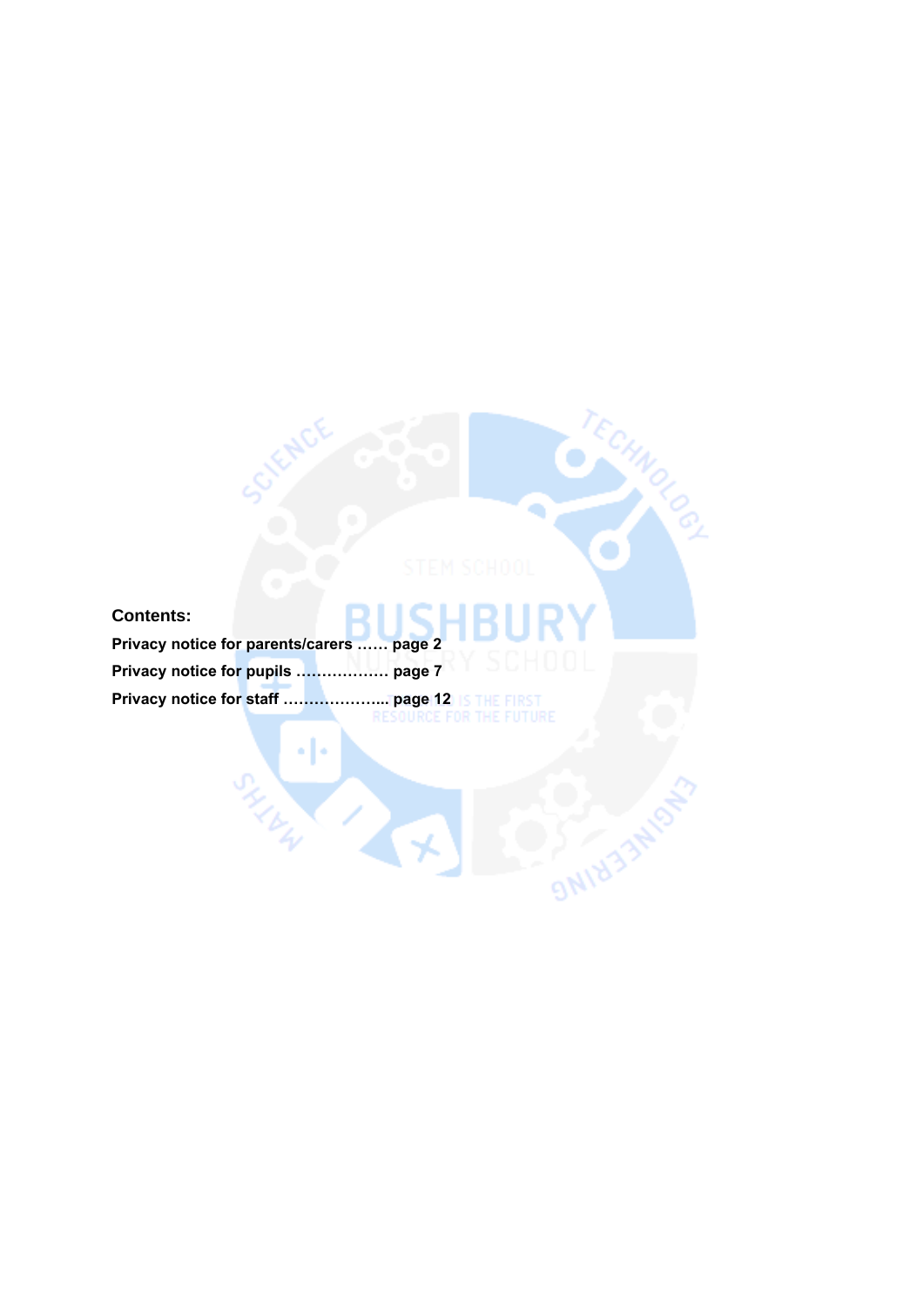# **1. Privacy notice for parents/carers**

Under data protection law, individuals have a right to be informed about how the school uses any personal data that we hold about them. We comply with this right by providing 'privacy notices' (sometimes called 'fair processing notices') to individuals where we are processing their personal data.

This privacy notice explains how we collect, store and use personal data about **pupils**.

We, Bushbury Nursery School, Bushbury Lane, Bushbury, Wolverhampton, WV10 8J, are the 'data controller' for the purposes of data protection law.

Our data protection officer is Pamela Willcox (see 'Contact us' below).

### **The personal data we hold**

Personal data that we may collect, use, store and share (when appropriate) about pupils includes, but is not restricted to:

- Contact details, contact preferences, date of birth, identification documents
- Results of internal assessments and externally set assessments (other professionals)
- Pupil and curricular records
- Characteristics, such as ethnic background, eligibility for free school meals, or special educational needs
- Exclusion information
- Details of any medical conditions, including physical and mental health
- Attendance information
- Safeguarding information
- Details of any support received, including care packages, plans and support providers
- **Photographs**

We may also hold data about pupils that we have received from other organisations, including other schools, local authorities and the Department for Education.

**DAIRTS** 

### **Why we use this data**

We use this data to:

- Support pupil learning
- Monitor and report on pupil progress

ò.

- Provide appropriate pastoral care
- Protect pupil welfare
- Assess the quality of our services
- Administer admissions waiting lists
- Carry out research
- Comply with the law regarding data sharing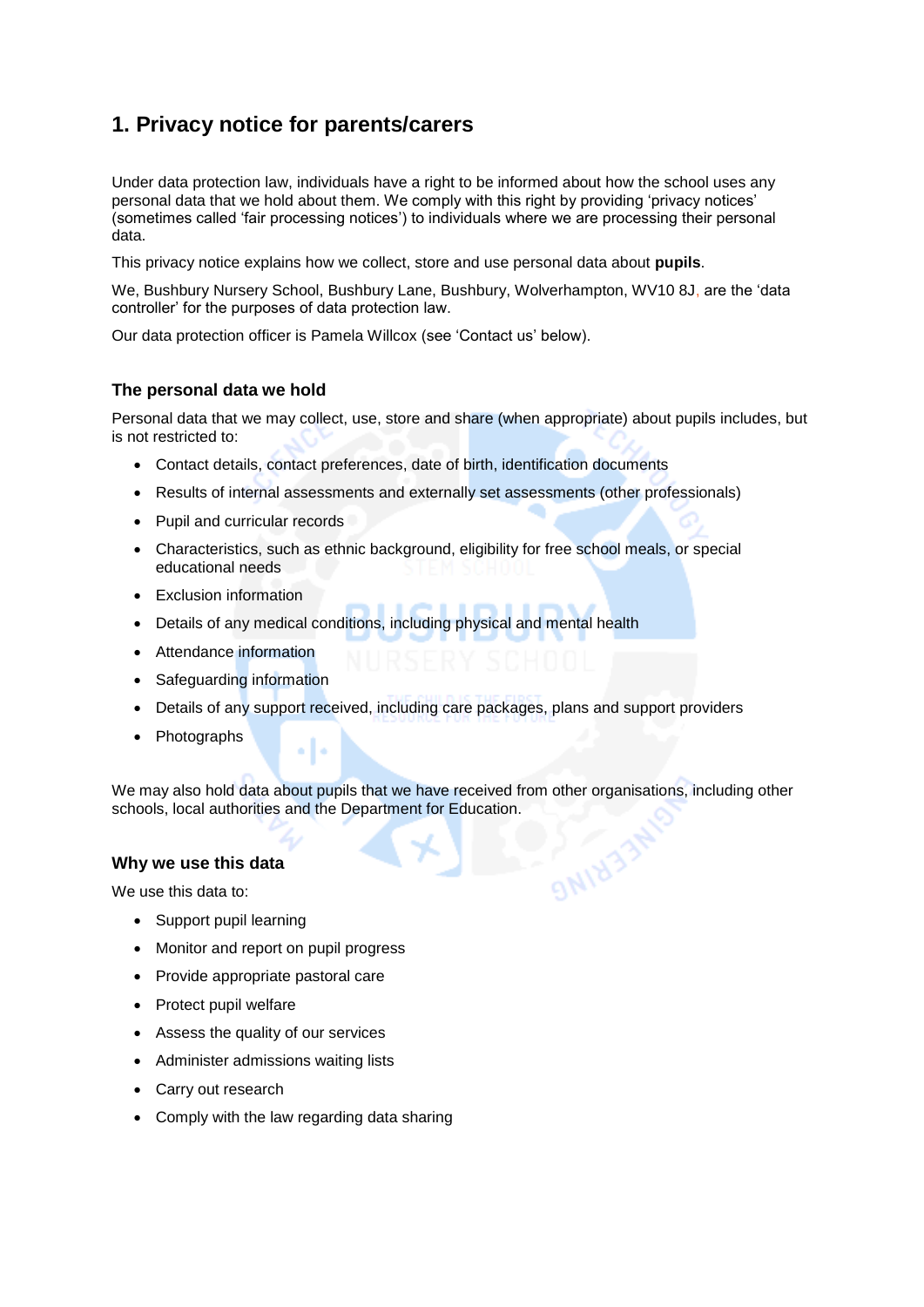### **Our legal basis for using this data**

We only collect and use pupils' personal data when the law allows us to. Most commonly, we process it where:

- We need to comply with a legal obligation
- We need it to perform an official task in the public interest

Less commonly, we may also process pupils' personal data in situations where:

- We have obtained consent to use it in a certain way
- We need to protect the individual's vital interests (or someone else's interests)

Where we have obtained consent to use pupils' personal data, this consent can be withdrawn at any time. We will make this clear when we ask for consent, and explain how consent can be withdrawn.

Some of the reasons listed above for collecting and using pupils' personal data overlap, and there may be several grounds which justify our use of this data.

### **Collecting this information**

While the majority of information we collect about pupils is mandatory, there is some information that can be provided voluntarily.

Whenever we seek to collect information from you or your child, we make it clear whether providing it is mandatory or optional. If it is mandatory, we will explain the possible consequences of not complying.

### **How we store this data**

We keep personal information about pupils while they are attending our school. We may also keep it beyond their attendance at our school if this is necessary in order to comply with our legal obligations. Our [record retention schedule/records management policy] sets out how long we keep information about pupils.

### **Data sharing**

We do not share information about pupils with any third party without consent unless the law and our policies allow us to do so.

Where it is legally required, or necessary (and it complies with data protection law) we may share personal information about pupils with:

- Our local authority to meet our legal obligations to share certain information with it, such as safeguarding concerns and exclusions
- The Department for Education to meet our legal obligations to share certain information with it, such as safeguarding concerns and exclusions
- The pupil's family and representatives -- to meet our legal obligations to share certain information with it, such as safeguarding concerns and exclusions
- Educators -- to meet our legal obligations to share certain information with it, such as safeguarding concerns and exclusions
- Our regulator -. Ofsted. to meet our legal obligations to share certain information with it, such as safeguarding concerns and exclusions
- Suppliers and service providers to enable them to provide the service we have contracted them for
- Financial organisations - to meet our legal obligations to share certain information with it, such as safeguarding concerns and exclusions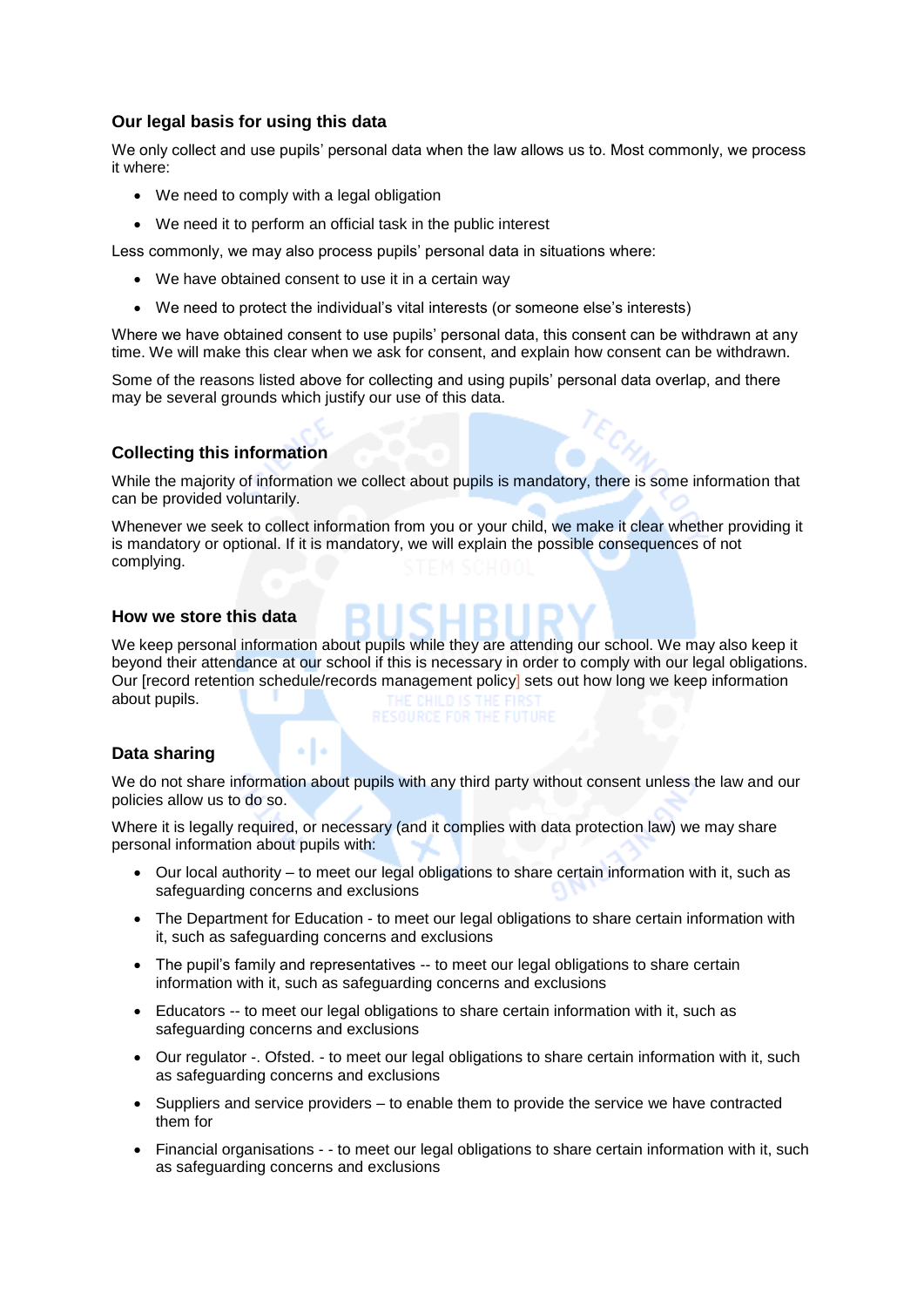- Central and local government -- to meet our legal obligations to share certain information with it, such as safeguarding concerns and exclusions
- Our auditors - to meet our legal obligations to share certain information with it, such as safeguarding concerns and exclusions
- Survey and research organisations
- Health authorities - to meet our legal obligations to share certain information with it, such as safeguarding concerns and exclusions
- Security organisations
- Health and social welfare organisations - to meet our legal obligations to share certain information with it, such as safeguarding concerns and exclusions
- Professional advisers and consultants -- to meet our legal obligations to share certain information with it, such as safeguarding concerns and exclusions
- Charities and voluntary organisations
- Police forces, courts, tribunals- to meet our legal obligations to share certain information with it, such as safeguarding concerns and exclusions
- Professional bodies - to meet our legal obligations to share certain information with it, such as safeguarding concerns and exclusions and to support SEND

### **National Pupil Database**

*:*

We are required to provide information about pupils to the Department for Education as part of statutory data collections such as the school early years census.

Some of this information is then stored in the [National Pupil Database](https://www.gov.uk/government/publications/national-pupil-database-user-guide-and-supporting-information) (NPD), which is owned and managed by the Department and provides evidence on school performance to inform research.

The database is held electronically so it can easily be turned into statistics. The information is securely collected from a range of sources including schools, local authorities and exam boards.

The Department for Education may share information from the NPD with other organisations which promote children's education or wellbeing in England. Such organisations must agree to strict terms and conditions about how they will use the data.

For more information, see the Department's webpage on [how it collects and shares research data.](https://www.gov.uk/data-protection-how-we-collect-and-share-research-data)

**ONINA** 

You can also [contact the Department for Education](https://www.gov.uk/contact-dfe) with any further questions about the NPD.

#### **Transferring data internationally**

In the unlikely event, where we transfer personal data to a country or territory outside the European Economic Area, we will do so in accordance with data protection law.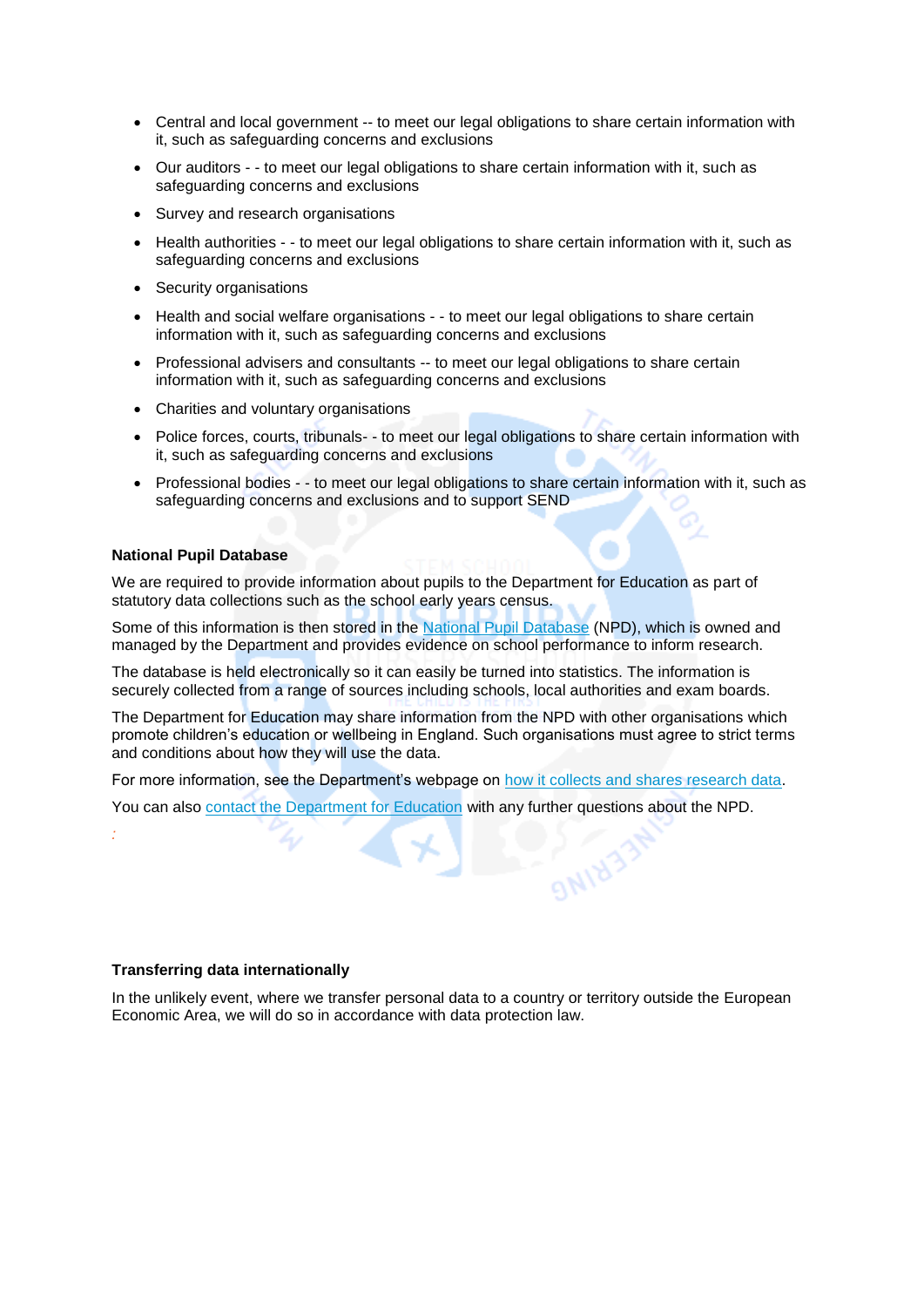### **Parents and pupils' rights regarding personal data**

Individuals have a right to make a **'subject access request'** to gain access to personal information that the school holds about them.

Parents/carers can make a request with respect to their child's data where the child is not considered mature enough to understand their rights over their own data (usually under the age of 12), or where the child has provided consent.

Parents also have the right to make a subject access request with respect to any personal data the school holds about them.

If you make a subject access request, and if we do hold information about you or your child, we will:

- Give you a description of it
- Tell you why we are holding and processing it, and how long we will keep it for
- Explain where we got it from, if not from you or your child
- Tell you who it has been, or will be, shared with
- Let you know whether any automated decision-making is being applied to the data, and any consequences of this
- Give you a copy of the information in an intelligible form

Individuals also have the right for their personal information to be transmitted electronically to another organisation in certain circumstances.

If you would like to make a request please contact our data protection officer – Pamela Willcox

Parents/carers also have a legal right to access to their child's **educational record**. To request access, please contact Heidi Bullock - Headteacher

### **Other rights**

Under data protection law, individuals have certain rights regarding how their personal data is used and kept safe, including the right to:

- Object to the use of personal data if it would cause, or is causing, damage or distress
- Prevent it being used to send direct marketing
- Object to decisions being taken by automated means (by a computer or machine, rather than by a person)
- In certain circumstances, have inaccurate personal data corrected, deleted or destroyed, or restrict processing
- Claim compensation for damages caused by a breach of the data protection regulations

To exercise any of these rights, please contact our data protection officer.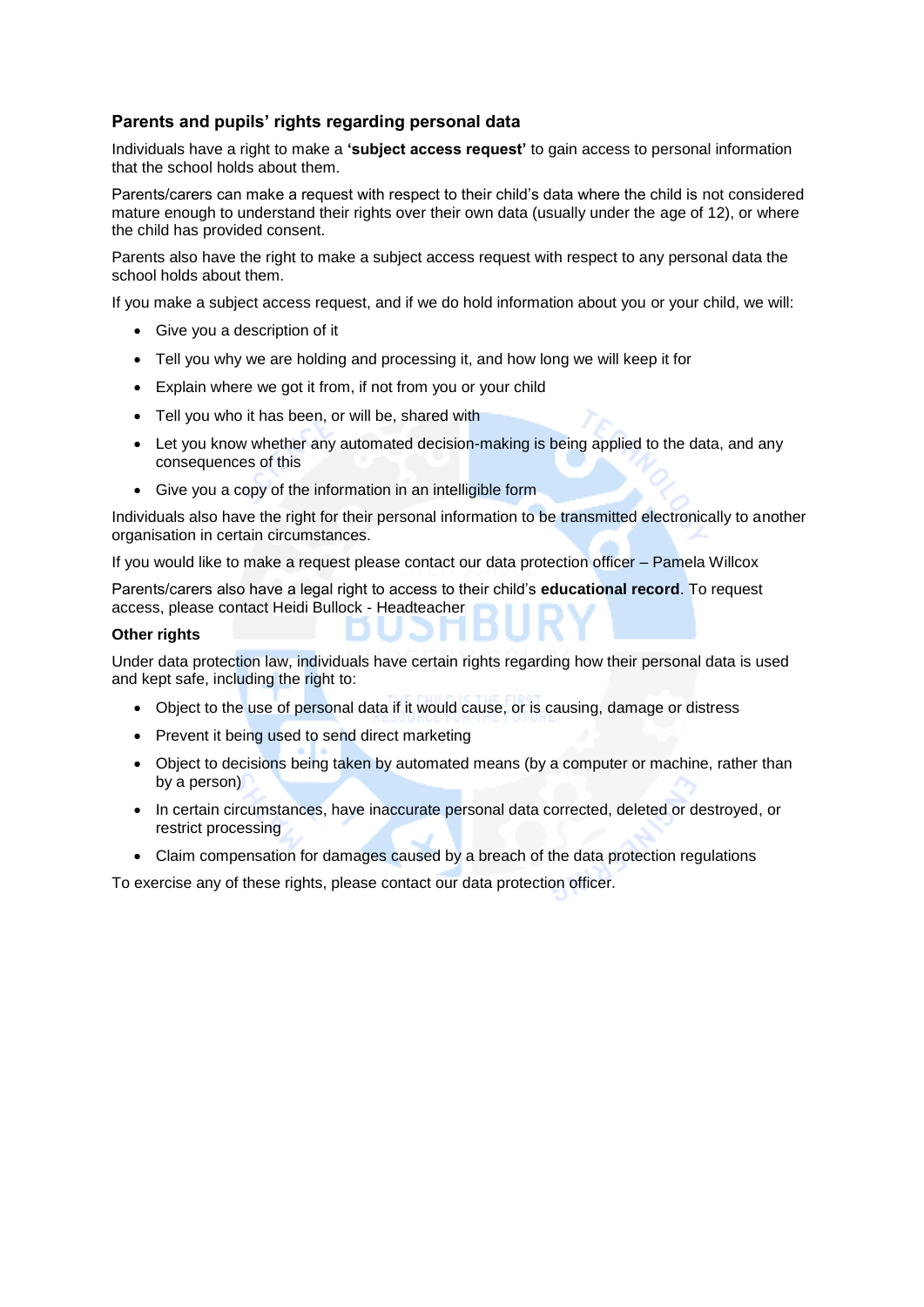## **Complaints**

We take any complaints about our collection and use of personal information very seriously.

If you think that our collection or use of personal information is unfair, misleading or inappropriate, or have any other concern about our data processing, please raise this with us in the first instance.

To make a complaint, please contact our data protection officer.

Alternatively, you can make a complaint to the Information Commissioner's Office:

Report a concern online at<https://ico.org.uk/concerns/>

 $\sum_{k}$ 

Γ.

- Call 0303 123 1113
- Or write to: Information Commissioner's Office, Wycliffe House, Water Lane, Wilmslow, Cheshire, SK9 5AF

### **Contact us**

If you have any questions, concerns or would like more information about anything mentioned in this privacy notice, please contact our **data protection officer**:

Pamela Willcox – 01902 558118

*This notice is based on the [Department for Education's model privacy notice](https://www.gov.uk/government/publications/data-protection-and-privacy-privacy-notices) for pupils, amended for parents and to reflect the way we use data in this school.*

**S WIN33**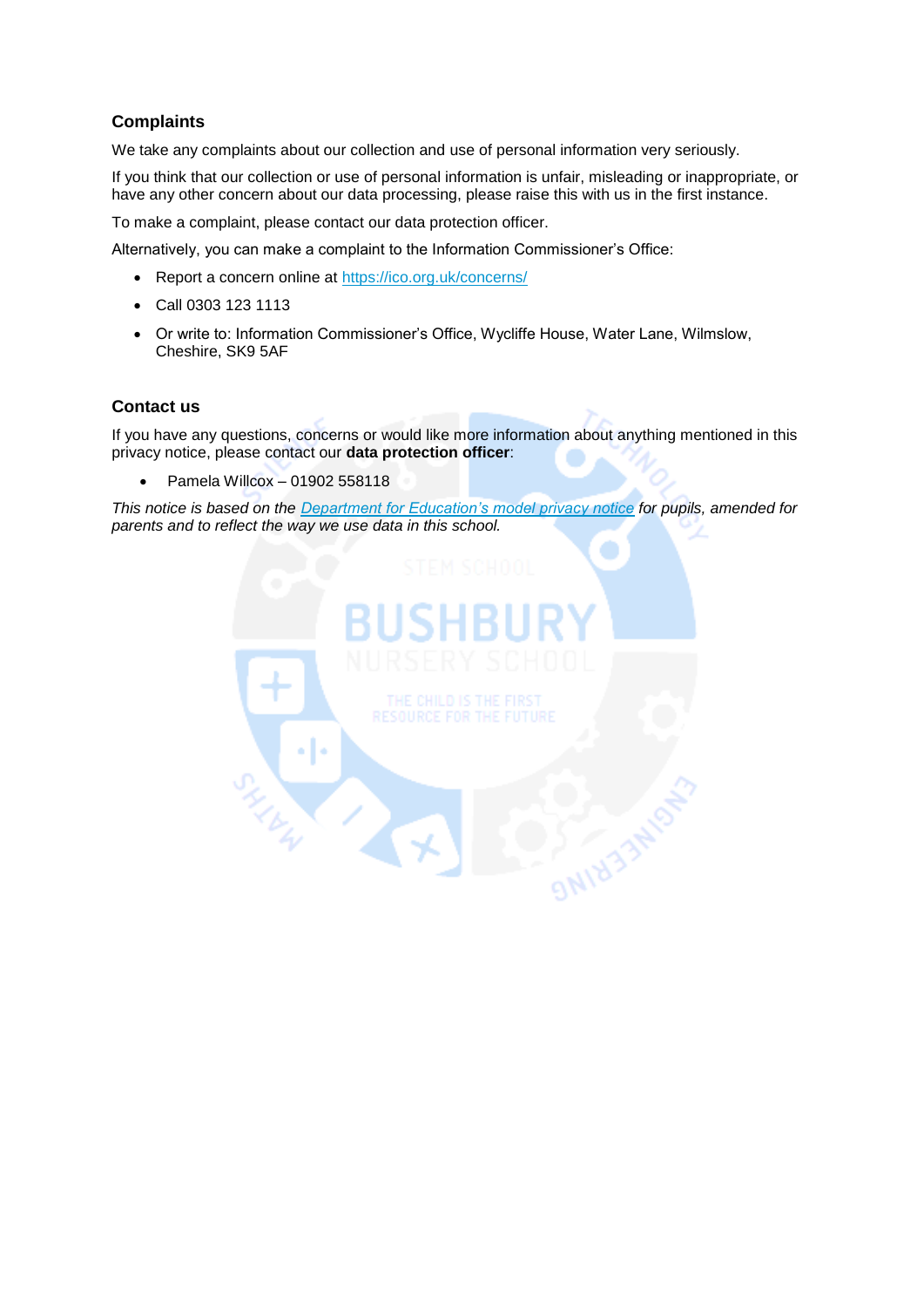# **3. Privacy notice for staff**

Under data protection law, individuals have a right to be informed about how the school uses any personal data that we hold about them. We comply with this right by providing 'privacy notices' (sometimes called 'fair processing notices') to individuals where we are processing their personal data.

This privacy notice explains how we collect, store and use personal data about individuals we employ, or otherwise engage, to work at our school.

We, Bushbury Nursery School, Bushbury Lane, Bushbury, Wolverhampton. WV10 8JP are the 'data controller' for the purposes of data protection law.

Our data protection officer is Pamela Willcox (see 'Contact us' below).

### **The personal data we hold***.*

We process data relating to those we employ, or otherwise engage, to work at our school. Personal data that we may collect, use, store and share (when appropriate) about you includes, but is not restricted to:

- Contact details
- Date of birth, marital status and gender
- Next of kin and emergency contact numbers
- Salary, annual leave, pension and benefits information
- Bank account details, payroll records, National Insurance number and tax status information
- Recruitment information, including copies of right to work documentation, references and other information included in a CV or cover letter or as part of the application process
- Qualifications and employment records, including work history, job titles, working hours, training records and professional memberships
- Performance information
- Outcomes of any disciplinary and/or grievance procedures
- Absence data
- Copy of driving licence
- Photographs
- Data about your use of the school's information and communications system

We may also collect, store and use information about you that falls into "special categories" of more sensitive personal data. This includes information about (where applicable):

- Race, ethnicity, religious beliefs, sexual orientation and political opinions
- Trade union membership
- Health, including any medical conditions, and sickness records
- DBS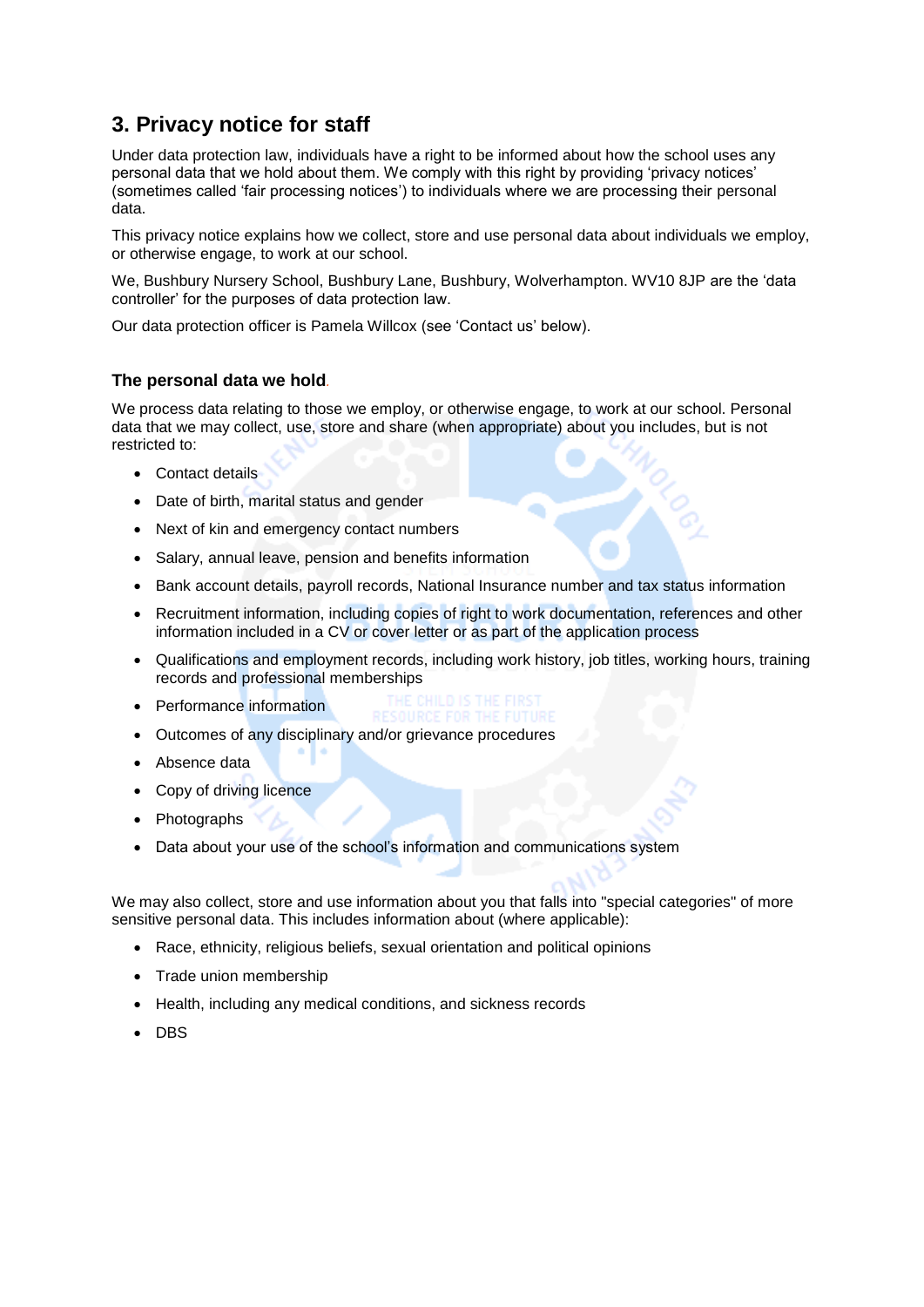### **Why we use this data**

The purpose of processing this data is to help us run the school, including to:

- Enable you to be paid
- Facilitate safe recruitment, as part of our safeguarding obligations towards pupils
- Support effective performance management
- Inform our recruitment and retention policies
- Allow better financial modelling and planning
- Enable ethnicity and disability monitoring
- Improve the management of workforce data across the sector
- Support the work of the School Teachers' Review Body
- Safeguarding & Child Protection

### **Our lawful basis for using this data**

We only collect and use personal information about you when the law allows us to. Most commonly, we use it where we need to:

- Fulfil a contract we have entered into with you
- Comply with a legal obligation
- Carry out a task in the public interest

Less commonly, we may also use personal information about you where:

- You have given us consent to use it in a certain way
- We need to protect your vital interests (or someone else's interests)

Where you have provided us with consent to use your data, you may withdraw this consent at any time. We will make this clear when requesting your consent, and explain how you go about withdrawing consent if you wish to do so.

Some of the reasons listed above for collecting and using personal information about you overlap, and there may be several grounds which justify the school's use of your data.

### **Collecting this information**

While the majority of information we collect from you is mandatory, there is some information that you can choose whether or not to provide to us.

Whenever we seek to collect information from you, we make it clear whether you must provide this information (and if so, what the possible consequences are of not complying), or whether you have a choice.

### **How we store this data**

We create and maintain an employment file for each staff member. The information contained in this file is kept secure and is only used for purposes directly relevant to your employment.

Once your employment with us has ended, we will retain this file and delete the information in it in accordance with our record retention schedule/records management policy.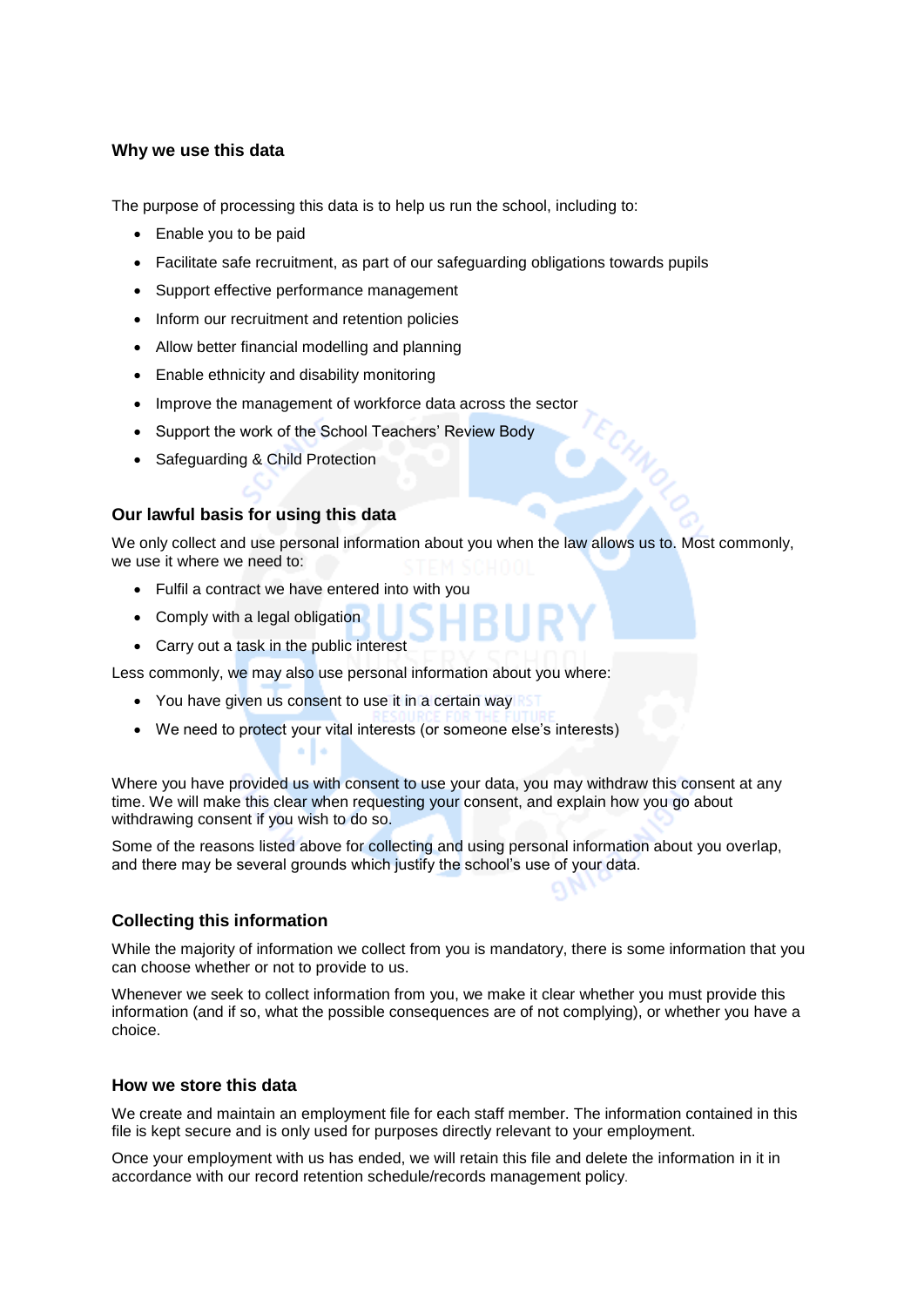# **Data sharing**

We do not share information about you with any third party without your consent unless the law and our policies allow us to do so.

Where it is legally required, or necessary (and it complies with data protection law) we may share personal information about you with:

- *Our local authority – to meet our legal obligations to share certain information with it, such as safeguarding concerns and information about headteacher performance and staff dismissals*
- *The Department for Education to meet our legal obligations to share certain information with it, such as safeguarding concerns and information about headteacher performance and staff dismissals*
- *Your family or representatives to enable contact in an emergency*
- *Educators and examining bodies for use in CPD*
- *Our regulator Ofsted, to meet statutory requirements.*
- *Suppliers and service providers – to enable them to provide the service we have contracted them for, such as payroll*
- *Financial organisations - to enable them to provide the service we have contracted them for,*
- *Central and local government - to meet our legal obligations to share certain information with it, such as safeguarding concerns and information about headteacher performance and staff dismissals*
- *Our auditors – to enable them to have a clear picture of the school and further requirements needed to meet out statutory requirements*
- *Trade unions and associations – information provided by individuals themselves*
- *Health authorities – absence and sickness monitoring*
- *Security organisations – to enable site staff to access the school in an emergency (first point of contact)*
- *Health and social welfare organisations – to support with health problems*
- *Professional advisers and consultants*
- *Charities and voluntary organisations*
- *Police forces, courts, tribunals in the event we need to attend at tribunal or court hearing with regard to child protection/safeguarding*
- *Professional bodies – CPD*
- *Employment and recruitment agencies - to meet our legal obligations to share certain information with it, such as safeguarding*

### **Transferring data internationally**

In the unlikely event where we transfer personal data to a country or territory outside the European Economic Area, we will do so in accordance with data protection law.

### **Your rights**

### **How to access personal information we hold about you**

Individuals have a right to make a **'subject access request'** to gain access to personal information that the school holds about them.

If you make a subject access request, and if we do hold information about you, we will:

Give you a description of it